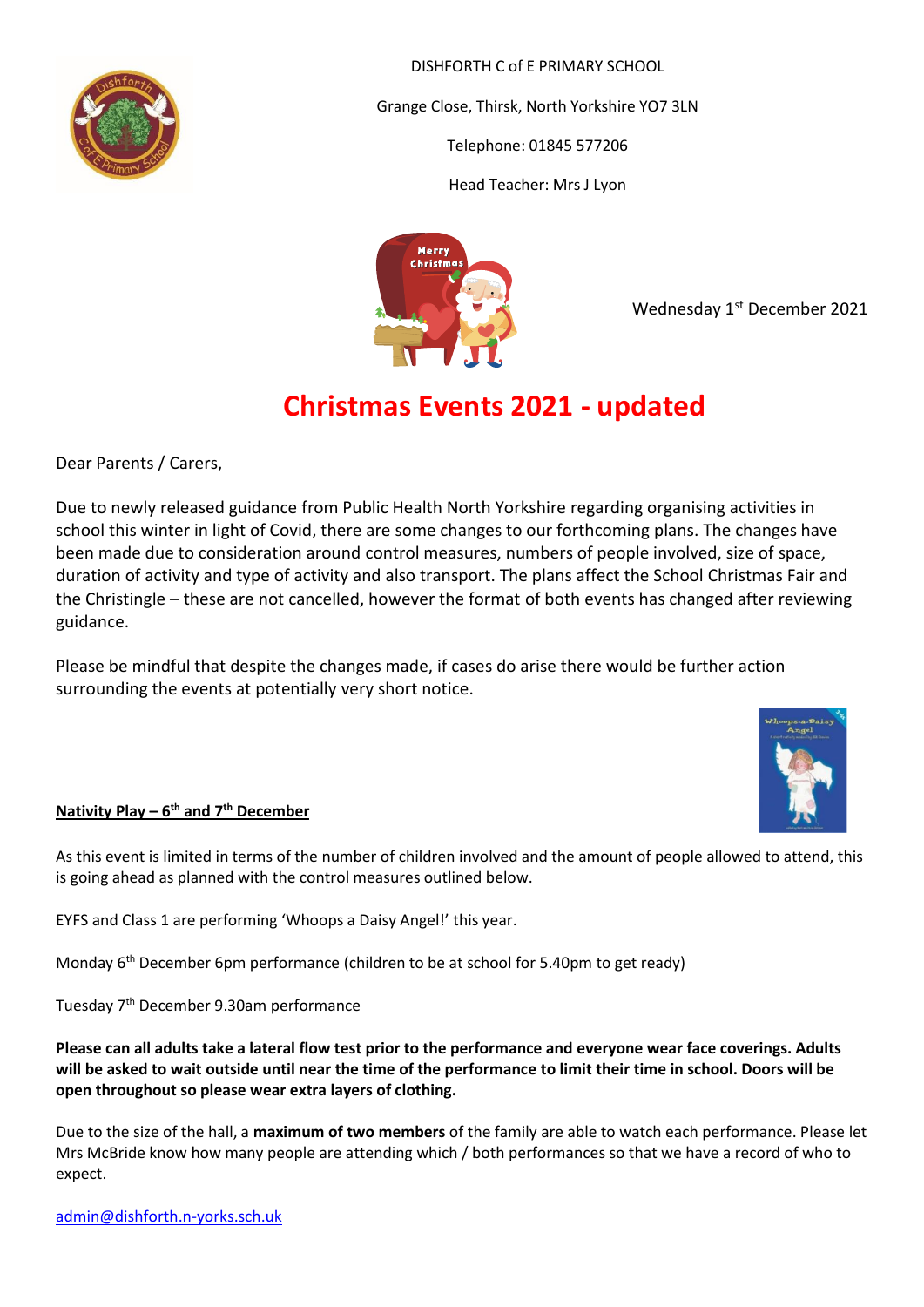# ave the Childrer

#### **Christmas Jumper Day – going ahead – 10th December**

On Friday 10<sup>th</sup> December, we are taking part in Christmas Jumper Day for Save the Children. For a £1 donation to the charity, children can come to school in a Christmas jumper – this can be a decorated jumper or a bought one.

#### **DISHFORTH PRIMARY SCHOOL CHRISTMAS MARKET**

#### **Friday 10th December 2021 – changes to the format**

We are seeking ways in looking at what we can do in a safe way without completely cancelling the event as I know how much hard work has gone into the preparation already and I really appreciate everyone's contributions.

There will be Friends of Dishforth stalls outside in the playground on Friday  $10^{th}$  December straight after school as well as a Family Hamper which will be raffled.

Class 3 have worked very hard on making games for the Christmas Fair and I am very keen that they get to share them in school with the rest of the children in line with the guidance. Therefore, I will ensure that there will be an opportunity for each class to play these games at a designated time before we break up for Christmas. This will enable us to manage the numbers and space within school alongside ventilation and hand washing.

We are currently liaising with the Elves regarding a visit from Father Christmas.

**Further information will be sent out in due course about the stalls.**

#### **Christmas School Dinner – Wednesday 15th December**

**School Dinner Special Events: Christmas Lunch** 

We will be having Christmas lunch on Wednesday 15<sup>th</sup> December.

#### **Christmas Party afternoon – Thursday 16th December**

On Thursday 16th December, the children will have their Christmas Party in classes. Please can children come to school wearing their uniform and bring their party clothes in a named bag to change into after lunchtime. Thank you.